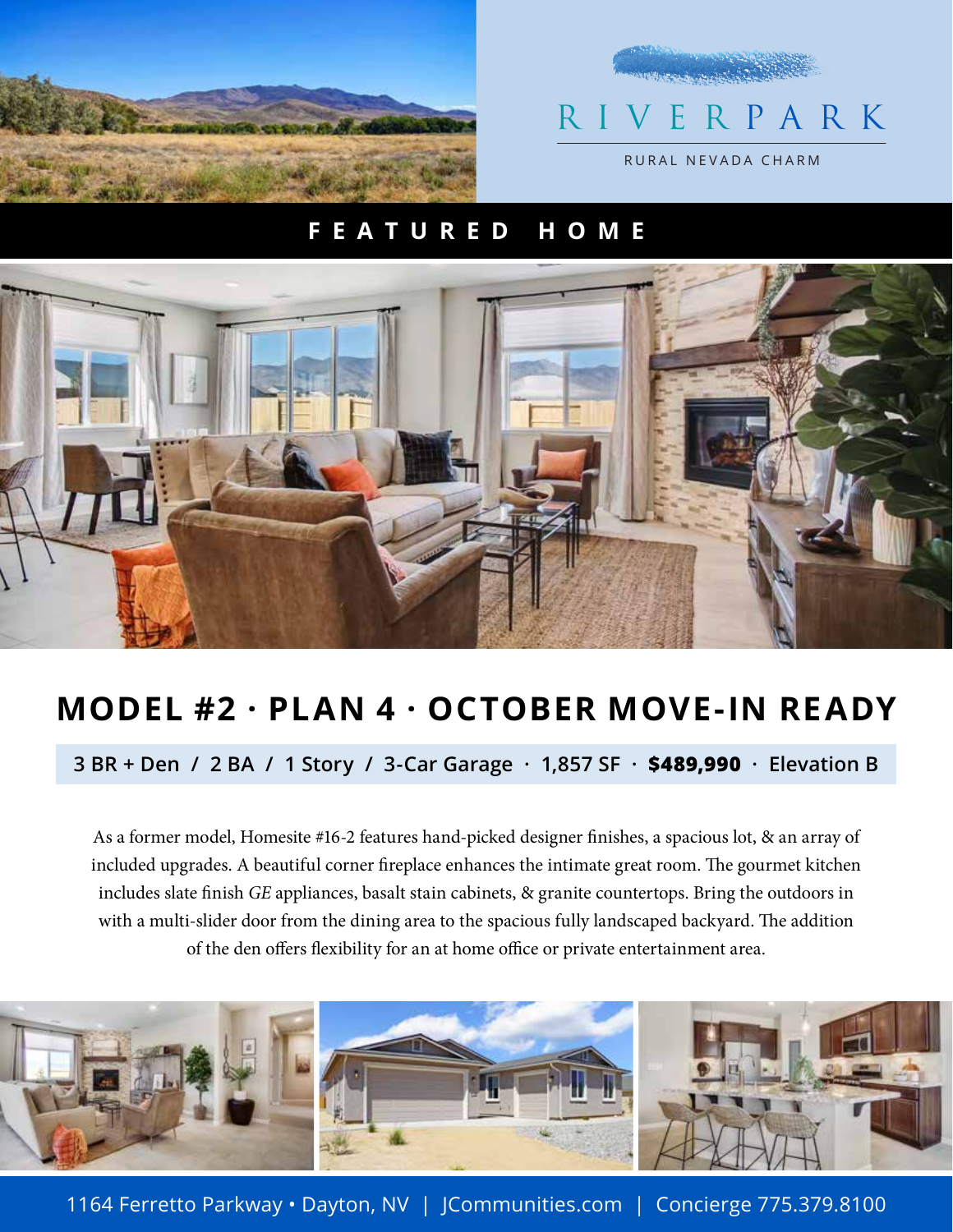## **INCLUDED FEATURES & UPGRADES**



- Additional 1-Car Side-Load Garage
- Great Room 36" Gas Fireplace with Maple Wood Floating Beam
- *GE* Appliance Package in *Slate* Finish Includes
	- » Five-Burner Gas Range, Microwave Oven, Dishwasher, & 36" Side by Side Refrigerator
- Dining Room Multi-Slide Glass Door
- Kitchen, Bath, & Laundry Quality Cabinets Gabriel in *Basalt Stain* Finish with *Ashton Manor Collection* Hardware
- Kitchen Under-Cabinet LED Lights
- 36" Upper Kitchen Cabinets
- 2" *Glacier White* Cellular Shades on Interior Windows
- Two-Tone *PPG* Paint Scheme in *Moth Gray & Gypsum*
- Flush Kitchen Countertop with *Alaska White* Granite
- Quartz Bathroom Countertop in *Marbella White*
- *Mohawk* Carpet in *Sandy Cove* in All Bedrooms & Den
- 20X20 *Emser* Tile in *Cream* at Great Room, Kitchen, & Nook